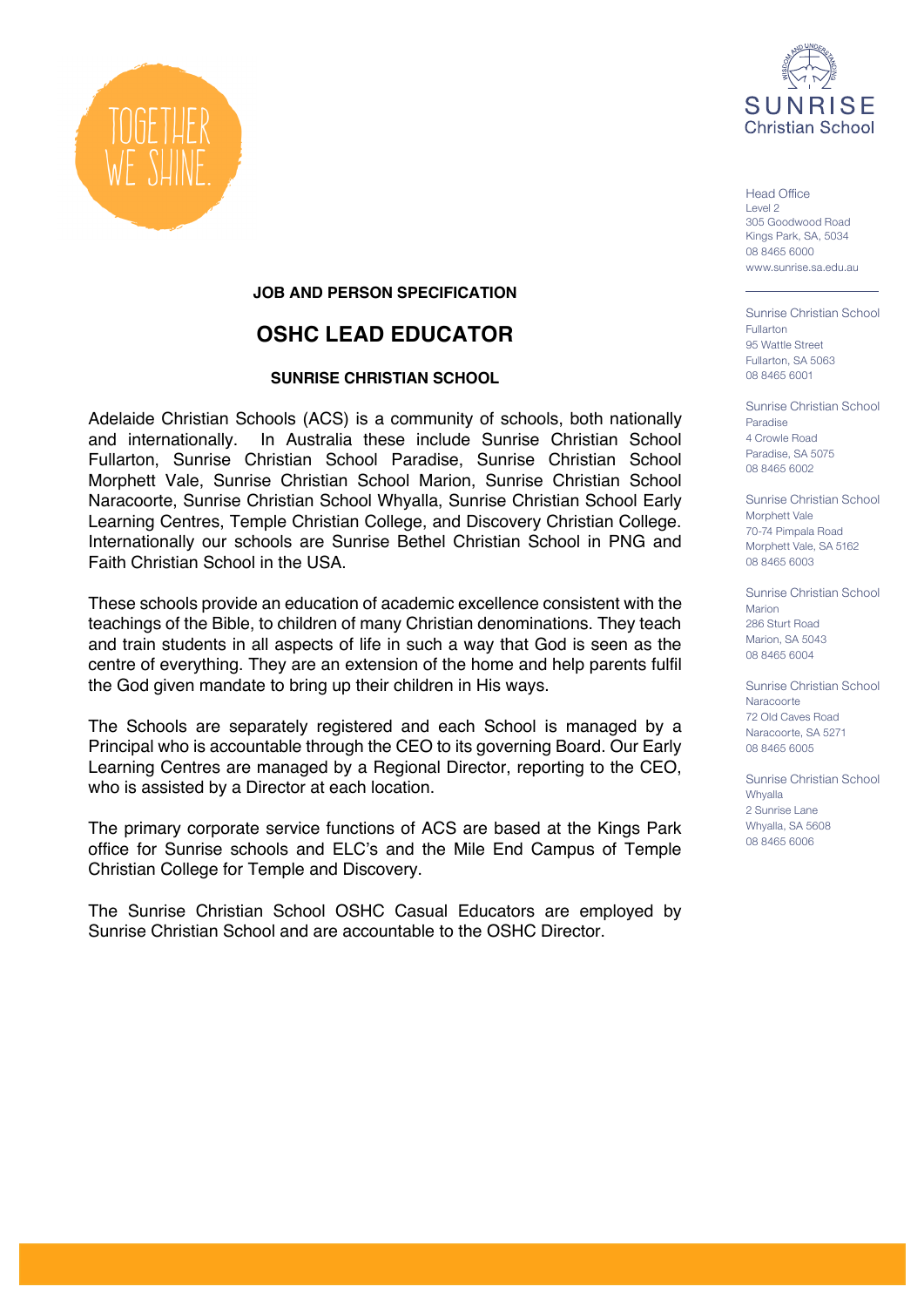



# **JOB SPECIFICATION**

#### **OVERVIEW**

The OHSC Lead Educator is responsible for:

• Assisting the OSHC Director in implementing the OSHC program.

## **KEY RESPONSIBILITIES**

## **PROGRAMME DEVELOPMENT AND IMPLEMENTATION**

The OHSC Lead Educator is required to assist the OSHC Coordinator in

- implementing activities for the children that are developmentally appropriate
- providing a safe and healthy environment for the children
- working within the OHSC policies, procedures and timetables
- meeting individual needs of children according to the spiritual, education, care and recreational philosophy of the programme
- assisting children with personal hygiene where appropriate
- dealing with emergencies and hazards in accordance with OSHC and OHSW policies.

The position will be reviewed and appraised on a regular basis.

 $H$ ead Office Level 2 305 Goodwood Road Kings Park, SA, 5034 08 8465 6000 www.sunrise.sa.edu.au

Sunrise Christian School Fullarton 95 Wattle Street Fullarton, SA 5063 08 8465 6001

Sunrise Christian School Paradise 4 Crowle Road Paradise, SA 5075 08 8465 6002

Sunrise Christian School Morphett Vale 70-74 Pimpala Road Morphett Vale, SA 5162 08 8465 6003

Sunrise Christian School Marion 286 Sturt Road Marion, SA 5043 08 8465 6004

Sunrise Christian School Naracoorte 72 Old Caves Road Naracoorte, SA 5271 08 8465 6005

Sunrise Christian School Whyalla 2 Sunrise Lane Whyalla, SA 5608 08 8465 6006

| Approved | <b>Date</b>                                 |  |
|----------|---------------------------------------------|--|
|          | <b>Principal</b>                            |  |
|          | <b>Sunrise Christian School - Signature</b> |  |

**Approved \_\_\_\_\_\_\_\_\_\_\_\_\_\_\_\_\_\_\_\_\_\_\_ Date \_\_\_\_\_\_\_\_\_\_\_\_\_\_\_\_**

**Applicant's Signature**